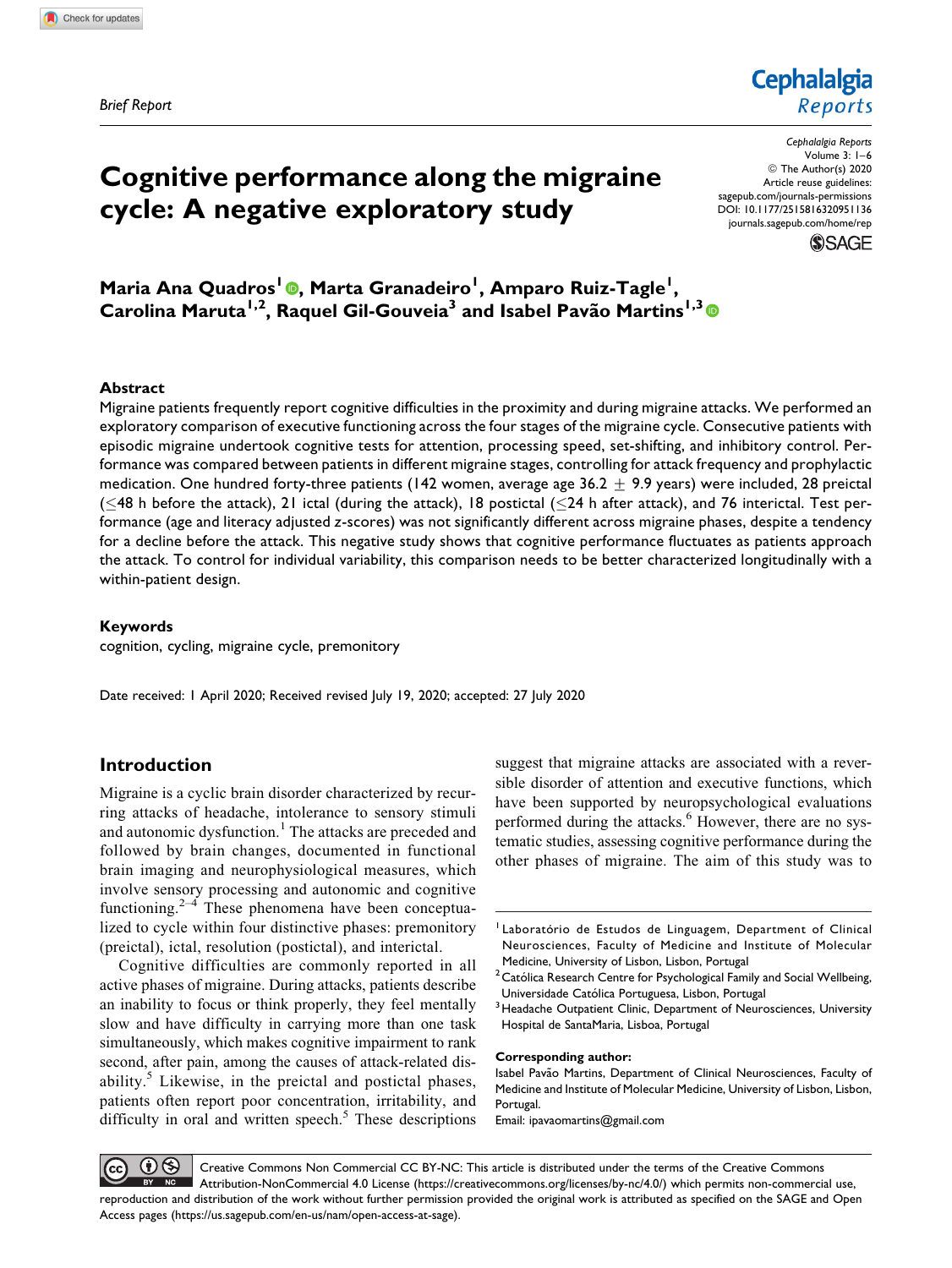perform a prospective exploratory evaluation of the executive functioning of migraine patients observed in different phases of the attack. Our hypothesis was that patients would have a worse performance on the preictal and ictal phases compared to the interictal period.

# Methods

This is a prospective, cross-sectional, observational study of patients with episodic migraine, assessed during different phases of migraine cycle. Patients were recruited in a Headache Outpatient Clinic of a University Hospital, during a scheduled medical appointment, after agreement and signing the informed consent.

Adult patients aged between 18 years and 60 years, with episodic migraine with or without aura fulling the International Classification of Headache Disorders-III criteria,<sup>1</sup> were invited to participate. Exclusion criteria were (a) a diagnosis of major depression or other psychiatric disorder; (b) illiteracy; (c) history of other neurologic disorders (e.g. stroke, head trauma, epilepsy, etc.) or developmental delay; and (d) pregnancy, in the case of female patients. The study protocol was approved by the Lisbon Academic Medical Center Ethics Committees.

# Procedures

Demographic and clinical data were collected through a semistructured interview and the analysis of patients' calendars. Data included present age, age at migraine onset, current attack frequency  $(1, 1-3,$  and  $\geq 3$  attacks per month), average attack duration  $\approx$  24 h, 24–48 h, and 48 h), average headache intensity (mild, moderate, and severe), pain type and location, current prophylactic treatment (in particular, antiepileptic medication), and a family history of migraine. Females in child-bearing age were asked if they were menstruating at the time of evaluation.

Patients undertook a brief cognitive evaluation performed by a psychologist or a trained medical student immediately after the appointment. This assessment comprised tests tackling sustained attention and processing speed (digit symbol subtest from the Wechsler Adult Intelligence Scale—III), $\frac{7}{7}$  divided attention/set-shifting (trail making tests A, B, and B-A), $^8$  and selective attention/inhibitory control (stroop interference test).<sup>9</sup> Individual scores were converted to age and education adjusted z-scores according to the existing norms.<sup>10,11</sup>

## Patient's migraine status

Date and time of cognitive testing and time since the last attack were recorded. Patients were contacted by telephone 48 h after the evaluation to check for new attacks. Time of assessment during the migraine cycle was then categorized into four stages: (a) preictal (assessment took place within 48 h before the onset of an attack), (b) ictal (during reported attack), (c) postictal (within the first 24 h following an attack), and (d) interictal (none of previous).

#### End points and statistical analysis

Statistical analysis was performed with the SPSS 25.0. Descriptive statistics of mean and standard deviation were obtained for continuous variables, and counts and frequencies for categorical variables. Group differences were tested using a one-way analysis of variance for continuous variables or  $\chi^2$  test for categorical variables. A multivariate analysis of covariance (ANCOVA) was performed with cognitive performance as the dependent variable and migraine cycle phase as the independent variable. Attack frequency and the use of prophylactics were entered in the model as covariates. Statistical significant differences between groups were analyzed with Bonferroni post hoc test. Results were considered statistically significant at  $p < 0.05$ . The sample size was calculated for primary outcome (Stroop words, trail making test (TMT) A) based on a report on cognitive performance during and between attacks,<sup>6</sup> assuming a level of significance of 95%, an 80% power, and an allocation ratio of 3/2. For Stroop Words, we estimated a sample size of 73 (44 in interictal and 29 in perictal) to detect a difference of 13 words between the two groups. For TMT A, we estimated a sample size of 163 (98 in interictal and 65 in perictal) to detect a difference of 6.8 s between the two groups.

## **Results**

A total of 143 patients were included, 142 (99.3%) were women, with an age average of  $36.2$  years ( $+9.9$  years, ranging between 18 years and 56 years). Migraine features are depicted in Table 1. Since there were some missing data that could not be collected or did not apply to all subjects (for instance, the menstrual period), Table 1 also presents the number of subjects that were eligible for the analyses of each variable. Patients were more frequently observed in the interictal phase (53.7%), followed by the preictal  $(19.6\%)$ , ictal  $(14.7\%)$ , and the postictal phases  $(12.6\%)$ . Most patients were under prophylactic treatment, 16 taking antiepileptic medication. There were no significant differences in patients' demographic or clinical features between phases. Twelve patients were observed during menstruation with a similar frequency across the four phases.

Patients' test scores were, on average, within normal range (i.e. between  $-0.5$  and  $+0.5$  on age and education adjusted z-scores; Table 1). Cognitive performance was not statistically different between phases, although some trends could be identified (Figure 1), namely a preictal decline on Stroop Color Naming and interference and TMT A and B (measures of inhibitory control and divided attention), a worse performance on TMT  $B-A$  on the postictal phase (measuring attention shift), and a decline on Digit Symbol in the ictal phase (measuring processing speed). No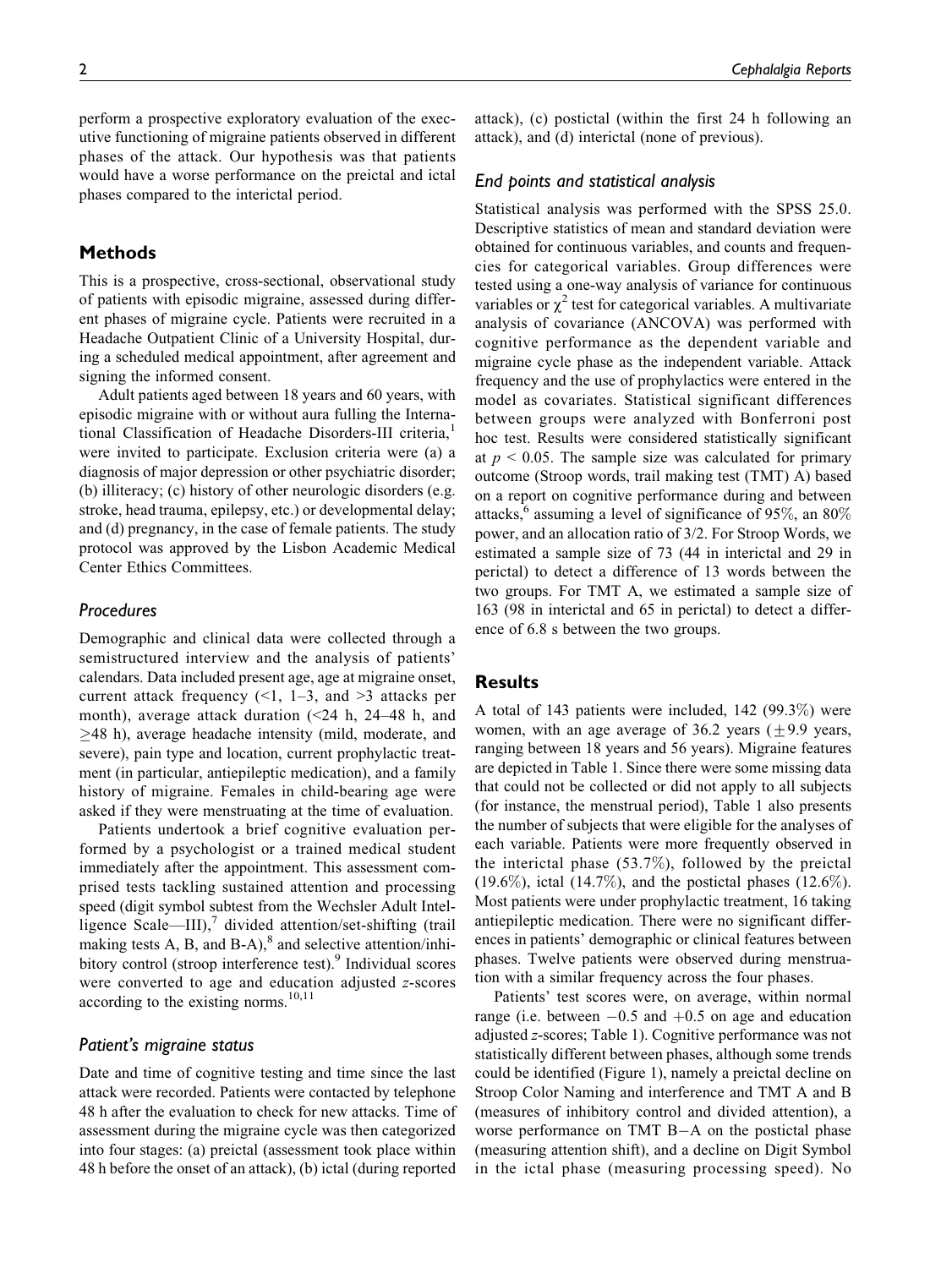|  |  | Table 1. Sample's demographic, clinical, and cognitive data. |  |  |  |  |
|--|--|--------------------------------------------------------------|--|--|--|--|
|--|--|--------------------------------------------------------------|--|--|--|--|

|                                                                           | Total        | Interictal  | Preictal      | Ictal        | Postictal    | Statistics <sup>a</sup> $p$ Value |       |
|---------------------------------------------------------------------------|--------------|-------------|---------------|--------------|--------------|-----------------------------------|-------|
| Patients' characteristics                                                 |              |             |               |              |              |                                   |       |
| N                                                                         | 143          | 76          | 28            | 21           | 8            |                                   |       |
| Gender (female:male)                                                      | 142:1        | 75:1        | 28:0          | 21:0         | 18:0         | 0.888                             | 0.828 |
| Current age <sup>b</sup> (years; mean (SD))                               | 36.2(9.9)    | 34.7 (9.7)  | 38.7 (8.6)    | 37.6 (10.2)  | 35.6 (11.2)  | 1.326                             | 0.268 |
| Age at migraine onset <sup>b</sup> (years; mean (SD))                     | 17.9(8.5)    | 18.7(9.0)   | 16.8(7.4)     | 16.0(6.1)    | 19.2(9.6)    | 0.874                             | 0.456 |
| Education <sup>b</sup> (years; mean (SD))                                 | 13.1(3.5)    | 13.1(3.6)   | 12.8(3.7)     | 12.2(3.4)    | 14.9(2.7)    | 2.257                             | 0.084 |
| Family history <sup>c</sup> (yes:no)                                      | 79:39        | 38:20       | 17:11         | 13:7         | $  \cdot  $  | 3.893                             | 0.273 |
| Attack frequency <sup>d</sup> (<1 x/m:1-3 x/m; $\geq$ 4x/m)               | 9:60:68      | 7:33:32     | 2:8:17        | 0:8:12       | 0:11:7       | 9.588                             | 0.385 |
| Attack duration <sup>e</sup> (<24 h:24-48 h:>48 h)                        | 31:71:39     | 18:37:20    | 2:19:7        | 5:9:6        | 6:6:6        | 8.272                             | 0.507 |
| Pain localization <sup>b</sup><br>(unilateral:bilateral:variable)         | 84:40:19     | 44:20:11    | 15:9:4        | 14:6:1       | 11:4:3       | 2.213                             | 0.899 |
| Pain type <sup>b</sup> (pulsatile:pressure:other)                         | 82:48:13     | 46:26:3     | 19:8:1        | 8:9:4        | 9:5:4        | 12.577                            | 0.050 |
| Pain severity <sup>f</sup> (mild:moderate:severe)                         | 3:53:87      | 2:32:42     | 0:5:23        | 1:6:14       | 0:10:8       | 11.041                            | 0.087 |
| Aura <sup>f</sup> (yes:no)                                                | 54:89        | 27:49       | 10:18         | 12:9         | 5:13         | 4.485                             | 0.214 |
| Prophylatic treatment <sup>b</sup> (yes:no)                               | 74:69        | 35:41       | 16:12         | 13:8         | 10:8         | 2.286                             | 0.515 |
| Menstruation <sup>g</sup> (yes:no)                                        | 11:29        | 4:6         | 6:19          | 1:4          | 0:0          | 1.078                             | 0.583 |
| Time between last attack and assessment <sup>h</sup><br>(days; mean (SD)) | 10.7(23.2)   | 14.1(29.4)  | 14.5(14.3)    | 0.1(0.2)     | 1.0(0.0)     | 2.068                             | 0.110 |
| Cognitive performance                                                     |              |             |               |              |              |                                   |       |
| Digit symbol <sup>e</sup> (z-score; mean(SD))                             | $-0.4(0.8)$  | $-0.5(0.9)$ | $-0.3(0.8)$   | $-0.5(0.8)$  | $-0.4(0.7)$  | 0.548                             | 0.650 |
| Stroop $W^b$ (z-score; mean(SD))                                          | $-0.1(0.6)$  | $-0.1(0.5)$ | $-0.01(0.4)$  | $-0.03(0.6)$ | 0.02(0.7)    | 0.442                             | 0.723 |
| Stroop $C^b$ (z-score; mean(SD))                                          | $-0.2(0.6)$  | $-0.1(0.5)$ | $-0.2(0.6)$   | $-0.1(0.6)$  | $-0.03(0.6)$ | 0.244                             | 0.866 |
| Stroop CW <sup>b</sup> (z-score; mean(SD))                                | $-0.2(0.8)$  | $-0.1(0.6)$ | $-0.3(0.8)$   | $-0.1(0.7)$  | $-0.1(0.9)$  | 0.707                             | 0.549 |
| TMT $A^b$ (z-score; mean(SD))                                             | $0.3$ (1.1)  | 0.4(1.2)    | 0.1(0.8)      | 0.3(0.9)     | 0.5(1.4)     | 0.618                             | 0.605 |
| TMT $B^b$ (z-score; mean(SD)]                                             | 0.1(1.2)     | 0.03(1.4)   | $-0.01$ (1.1) | $-0.01(1.0)$ | 0.4(0.8)     | 0.484                             | 0.694 |
| TMT $B-A^b$ (z-score; mean(SD))                                           | $-0.2$ (1.1) | $-0.3(0.8)$ | $0.02$ (1.1)  | $-0.01(2.0)$ | $-0.4(0.8)$  | 1.027                             | 0.383 |

m: months; SD: standard deviation; stroop C: stroop color naming; stroop CW: stroop interference; stroop W: stroop reading; TMT A: trail making test part A; TMT B: trail making test part B; ANOVA: analysis of variance.

<sup>a</sup>One-way ANOVA (continuous variables) or  $\chi^2$  test (categorical variables); significance set at  $p < 0.05$ .<br><sup>b</sup>Eligible cases for analyses are indicated for each variable: n – 143

<sup>b</sup>Eligible cases for analyses are indicated for each variable:  $n = 143$ .

<sup>c</sup>Eligible cases for analyses are indicated for each variable:  $n = 118$ .

<sup>d</sup> Eligible cases for analyses are indicated for each variable:  $n = 137$ .

<sup>e</sup> Eligible cases for analyses are indicated for each variable:  $n = 141$ .

<sup>f</sup> Eligible cases for analyses are indicated for each variable:  $n = 142$ .

<sup>g</sup> Eligible cases for analyses are indicated for each variable:  $n = 40$ .

<sup>h</sup>Eligible cases for analyses are indicated for each variable:  $n = 91$ .

significant differences were found when the interictal scores were compared with all other migraine phases. Moreover, no differences were found on the multivariate ANCOVA controlling for attack frequency and prophylactic medication (Table 2).

# **Discussion**

In this exploratory study, we observed minor fluctuations in cognitive test performance between the four migraine phases, but we were unable to document significant differences across the stages even when the three peri-ictal phases were aggregated and compared with the interictal period. This is, therefore, a negative study that contrasts with previous reports, in which repeated measures of the same participants showed a significant decrease in processing speed and memory during the attacks, compared to interictal phase.<sup>6</sup>

We interpret these negative results due to several factors. The first is related to individual variability both on baseline functioning (interictal phase) and attack-related impairment. Although we found no differences between groups on demographic and literacy variables (which are strong predictors of cognitive performance), we did not measure their cognitive background or IQ, which might have allowed to correct intersubject variability and reduce group differences. On the other hand, migraine is known as a highly individualized disorder with a variability of the attacks within and between subjects. Within-patient differences have been documented in cognitive, imaging, and neurophysiological studies with smaller samples of patients but using within-subjects comparisons.<sup>2,3,6</sup> A longitudinal study, with a within-patient design, is, therefore, more adequate to investigate this question controlling for individual variations.

Secondly, changes observed were minor since, on average, all the results obtained in the four migraine phases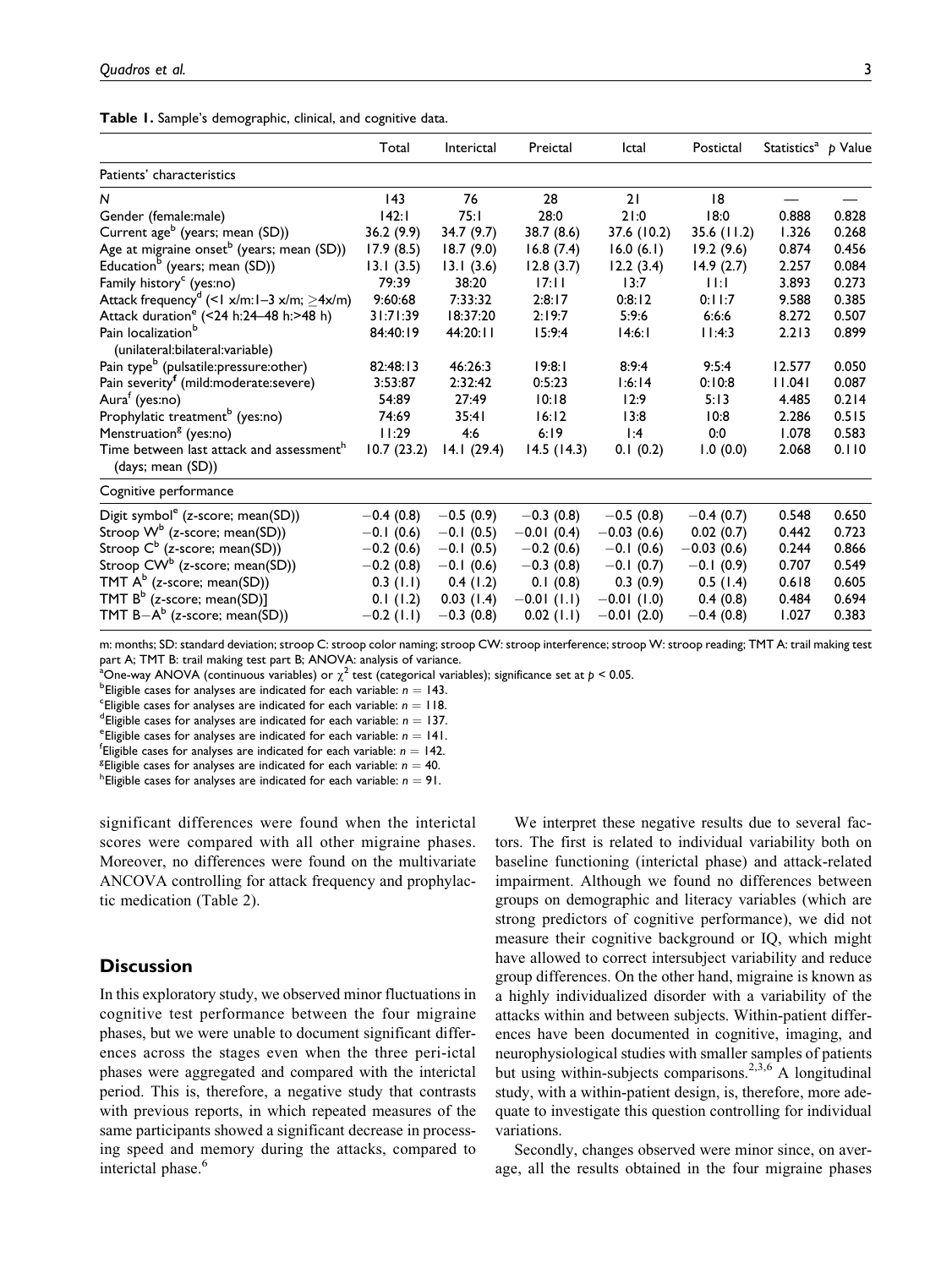

Figure 1. Cognitive performance across migraine cycle phases.

were within normal range. This may indicate that the tests used may not have sufficient sensitivity to document the changes that are perceived by the patients and may impair their performance in more complex and demanding activities of work or daily living. Thirdly, migraine affects mostly women, and there is some evidence that cognitive performance fluctuates along the menstrual cycle, with a worse performance in the luteal phase $12$  and that brain connectivity changes in relation with the menstrual phase in natural cycles.<sup>13</sup> However, given that in this study, we included women on contraception, postmenopausal, and women in different phases of the cycle, and it is difficult to contemplate this information in the analysis. Nevertheless, we included the presence of menstrual period during assessment, an occasion where migraine attacks tend to cluster, but this had no impact on performance.

Finally, it is known that frequent attacks and chronic migraine are more frequently associated with cognitive changes<sup>14,15</sup> than episodic infrequent migraine, which could explain the lack of significant changes found on the present sample, in which most patients had one to three attacks per month.

We acknowledge other limitations and confounders that need to be addressed in future studies, in addition to the questions concerning the study design. One is the difference of sample sizes between groups of patients within each migraine phase. For instance, the higher interictal group size reported herein can be explained by the fact that episodic migraine diagnosis, by definition, includes patients that have migraine less than 15 days per month, which suggests that the odds of screening/recruiting patients in other phases is lower. Secondly, the necessary sample size varied among cognitive tests, which may have impaired significance on some of the measures used. Furthermore, we compared group averages, a method with less statistical power than within-subject comparisons.

Finally, and based on previous findings, we restricted the cognitive evaluation to our initial hypothesis of an expected decline in executive functioning and did not test for memory, fluency, vocabulary, or other cognitive functions. Besides, tests used were designed to diagnose cognitive impairment and may lack sensitivity when looking for mild fluctuations. Yet, all have a good test–retest reliability (ranging from 0.71 to 0.91).<sup>16–18</sup> It is possible that more cognitively demanding tasks, such as those with computerized reaction time, sustained periods of attention, verbal fluency, or demanding memory tasks, more similar to the abilities required to work, are more significantly affected in the peri-ictal period.

Taken together, these factors may have contributed to the negative results obtained and limited their interpretation, underlining the need for longitudinal studies with a within-subject design.

# Clinical implications

- Patients with migraine experience cognitive difficulties during and on the vicinity of migraine attacks that contribute to attack-related disability.
- We evaluated 143 patients in different phases of migraine with cognitive tests and could not find an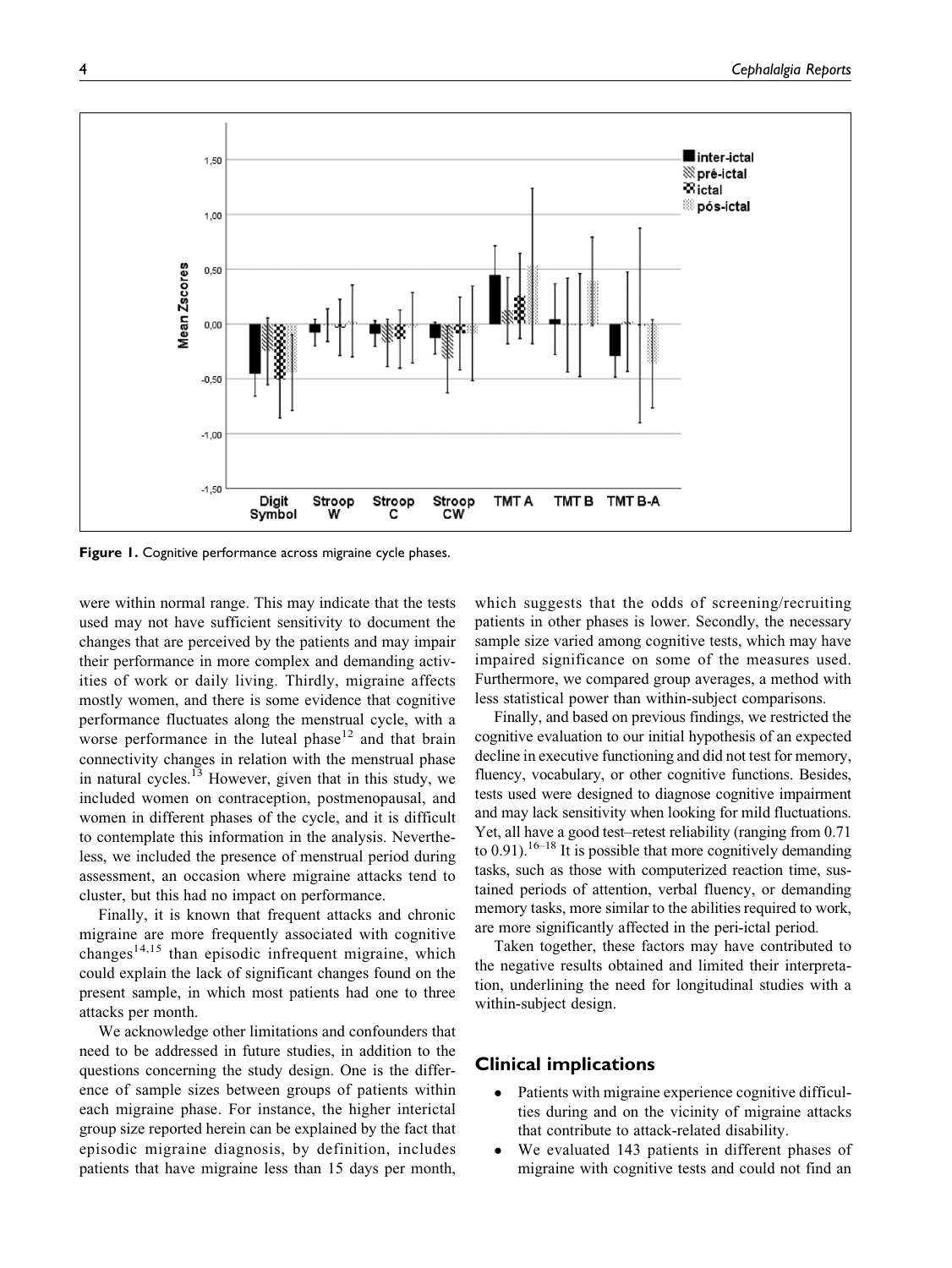|                  | Adjust $R^2$ | Mean square | F     | p Value | 95% CI   |          |
|------------------|--------------|-------------|-------|---------|----------|----------|
| Variables        |              |             |       |         | Inferior | Superior |
| Digit symbol     | $-0.015$     |             |       |         |          |          |
| Migraine cycle   |              | 0.612       | 0.900 | 0.443   | $-0.131$ | 0.129    |
| Attack frequency |              | 0.164       | 0.241 | 0.625   | $-0.274$ | 0.180    |
| Prophylactics    |              | 0.078       | 0.115 | 0.735   | $-0.224$ | 0.347    |
| Stroop W         | $-0.012$     |             |       |         |          |          |
| Migraine cycle   |              | 0.142       | 0.492 | 0.688   | $-0.037$ | 0.131    |
| Attack frequency |              | 0.157       | 0.545 | 0.462   | $-0.090$ | 0.202    |
| Prophylactics    |              | 0.538       | 1.865 | 0.174   | $-0.309$ | 0.058    |
| Stroop C         | $-0.026$     |             |       |         |          |          |
| Migraine cycle   |              | 0.072       | 0.245 | 0.864   | $-0.081$ | 0.088    |
| Attack frequency |              | 0.131       | 0.444 | 0.506   | $-0.207$ | 0.089    |
| Prophylactics    |              | 0.032       | 0.108 | 0.743   | $-0.222$ | 0.150    |
| Stroop CW        | $-0.014$     |             |       |         |          |          |
| Migraine cycle   |              | 0.216       | 0.441 | 0.724   | $-0.102$ | 0.116    |
| Attack frequency |              | 0.686       | 1.403 | 0.238   | $-0.316$ | 0.065    |
| Prophylactics    |              | 0.221       | 0.453 | 0.502   | $-0.167$ | 0.312    |
| TMT A            | $-0.023$     |             |       |         |          |          |
| Migraine cycle   |              | 0.679       | 0.551 | 0.649   | $-0.136$ | 0.211    |
| Attack frequency |              | 0.203       | 0.164 | 0.686   | $-0.263$ | 0.342    |
| Prophylactics    |              | 3.072       | 2.492 | 0.117   | $-0.703$ | 0.058    |
| TMT <sub>B</sub> | $-0.017$     |             |       |         |          |          |
| Migraine cycle   |              | 0.938       | 0.593 | 0.621   | $-0.128$ | 0.264    |
| Attack frequency |              | 1.667       | 1.054 | 0.307   | $-0.188$ | 0.498    |
| Prophylactics    |              | 0.004       | 0.002 | 0.961   | $-0.435$ | 0.427    |
| $TMTB - A$       | $-0.008$     |             |       |         |          |          |
| Migraine cycle   |              | 0.800       | 0.626 | 0.600   | $-0.169$ | 0.187    |
| Attack frequency |              | 0.312       | 0.244 | 0.622   | $-0.205$ | 0.414    |
| Prophylactics    |              | 1.409       | 1.102 | 0.296   | $-0.161$ | 0.618    |

| Table 2. Effect of migraine cycle on the cognitive performance (multivariable linear regression analysis). <sup>3</sup> |  |  |  |
|-------------------------------------------------------------------------------------------------------------------------|--|--|--|
|-------------------------------------------------------------------------------------------------------------------------|--|--|--|

CI: confidence interval; stroop C: stroop color naming; stroop CW: stroop interference; stroop W: stroop reading; TMT A: trail making test part A; TMT B: trail making test part B; TMT B-A: trail making test part B minus part A. <sup>a</sup>Significance set at  $p$  <0.05.

objective decline in cognitive performance between the interictal phase and the ictal or peri-ictal periods, which can be due to patients' and attack variability.

 Longitudinal studies comparing cognitive performance within the same subject along the migraine cycle are warranted to clarify this question.

#### Acknowledgment

We would like to thank Dr Pedro Alves for his contribution to the calculation of the sample size.

## Declaration of conflicting interests

The author(s) declared following potential conflicts of interest with respect to the research, authorship, and/or publication of this article: IPM and RG-G have received honoraria from Allergan, Novartis, Teva, and Eli Lilly.

#### Funding

The author(s) received no financial support for the research, authorship, and/or publication of this article.

# ORCID iD

Maria Ana Quadros <https://orcid.org/0000-0001-9878-2255> Isabel Pavão Martins D <https://orcid.org/0000-0002-9611-7400>

#### **References**

- 1. Headache Classification Committee of the International Headache Society (IHS). The international classification of headache disorders, 3rd edition. Cephalalgia 2018; 38: 1–211.
- 2. Schulte LH and May A. The migraine generator revisited: continuous scanning of the migraine cycle over 30 days and three spontaneous attacks. Brain 2016; 139: 1987–1993.
- 3. Martins IP, Westerfield M, Lopes M, et al. Brain state monitoring for the future prediction of migraine attacks. Cephalalgia 2020; 40(3): 255–265.
- 4. Meylakh N, Marciszewski KK, Di Pietro F, et al. Altered regional cerebral blood flow and hypothalamic connectivity immediately prior to a migraine headache. Cephalalgia 2020; 40(5): 448–460.
- 5. Gil-Gouveia R and Martins IP. Cognition and cognitive impairment in migraine. Curr Pain Headache Rep 2019; 23: 84.